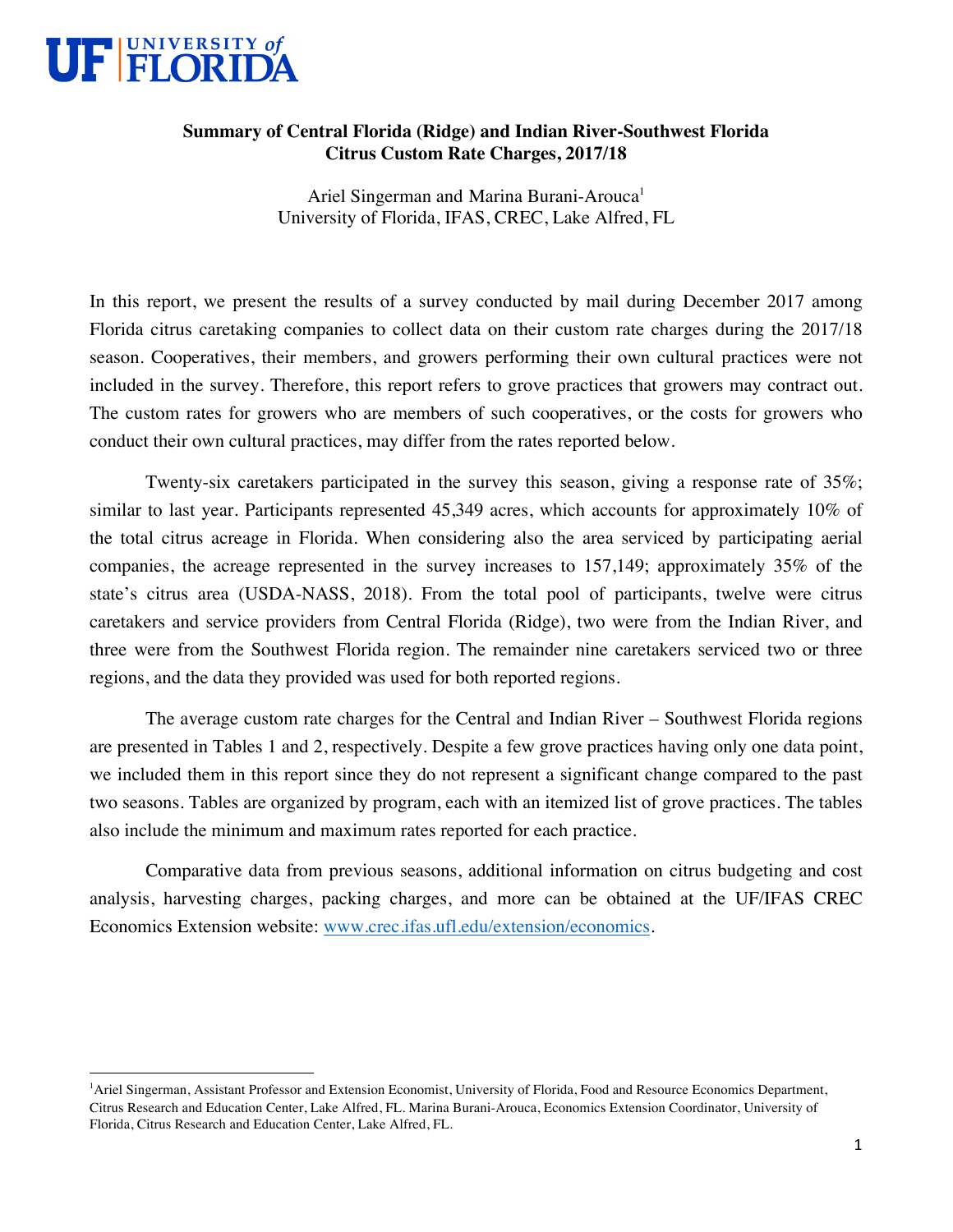|                                                          | Unit | <b>Rate Reported</b> |            |                |
|----------------------------------------------------------|------|----------------------|------------|----------------|
| <b>Grove Practice</b>                                    |      | Min                  | <b>Max</b> | Average $^{1}$ |
|                                                          |      |                      |            |                |
| Cultivation and Equipment <sup>2</sup>                   |      |                      |            |                |
| <b>Backhoe</b>                                           | Hour | 50.00                | 85.00      | 61.40          |
| V-Mower                                                  | Hour | 13.00                | 85.00      | 46.83          |
| V-Mower                                                  | Acre | 12.00                | 15.00      | 13.63          |
| Rotovate                                                 | Hour | 38.00                | 85.00      | 54.17          |
| Ant Bait Application with ATV (bait not included)        | Hour | 6.00                 | 41.25      | 24.94          |
| Scouting for Diseases and Pests                          | Hour | 25.50                | 30.00      | 27.75          |
| ATV with Driver                                          | Hour | 18.00                | 41.25      | 28.84          |
| ATV with Driver for Imidacloprid Soil Drench Application | Hour | 18.00                | 41.25      | 29.94          |
| <b>Flatbed Truck with Driver</b>                         | Hour | 31.50                | 75.00      | 57.30          |
| Pickup Truck with Driver                                 | Hour | 20.00                | 50.79      | 36.02          |
| <b>Tractor with Driver</b>                               | Hour | 28.00                | 75.00      | 45.43          |
| Water Supply Truck with Driver                           | Hour | 30.00                | 65.00      | 41.01          |
| General Labor <sup>3</sup>                               | Hour | 13.00                | 30.00      | 18.53          |
| Mechanic Labor <sup>3</sup>                              | Hour | 42.00                | 65.00      | 49.70          |
| <b>Mechanic Labor with Truck</b>                         | Hour | 40.00                | 85.00      | 59.84          |
|                                                          |      |                      |            |                |
| Weed Management <sup>2</sup>                             |      |                      |            |                |
| Disc 7 - 8'                                              | Hour | 36.00                | 38.00      | 37.00          |
| Disc 7 - 8'                                              | Acre | 11.00                | 11.00      | 11.00          |
| Disc 9 - 10'                                             | Hour | 35.50                | 65.00      | 48.50          |
| Disc 9 - 10'                                             | Acre | 12.00                | 19.95      | 14.15          |
| <b>Bush Hog</b>                                          | Hour | 36.50                | 45.00      | 41.17          |
| Mow 5 - 7'                                               | Hour | 36.50                | 37.75      | 37.13          |
| Mow 5 - 7'                                               | Acre | 13.00                | 18.95      | 15.36          |
| Mow 8 - 12'                                              | Hour | 42.50                | 49.50      | 46.00          |
| Mow 8 - 12'                                              | Acre | 12.00                | 16.98      | 14.00          |
| Mow 13 - 16'                                             | Acre | 13.00                | 16.50      | 14.75          |
| Chopping                                                 | Hour | 34.70                | 65.00      | 49.85          |
| Herbicide Strip/Band (Single Boom)                       | Hour | 38.55                | 41.50      | 40.03          |
| Herbicide Strip/Band (Single Boom)                       | Acre | 12.55                | 20.75      | 16.53          |
| Herbicide Strip/Band (Double Boom)                       | Hour | 42.00                | 60.00      | 51.00          |
| Herbicide Strip/Band (Double Boom)                       | Acre | 14.00                | 16.50      | 15.13          |
| <b>Chemical Mow</b>                                      | Acre | 1.50                 | 15.00      | 6.50           |
| <b>Chemical Mow</b>                                      | Hour | 29.70                | 60.00      | 43.99          |

Table 1. Listing of 2017/18 custom rates reported by central Florida citrus caretakers.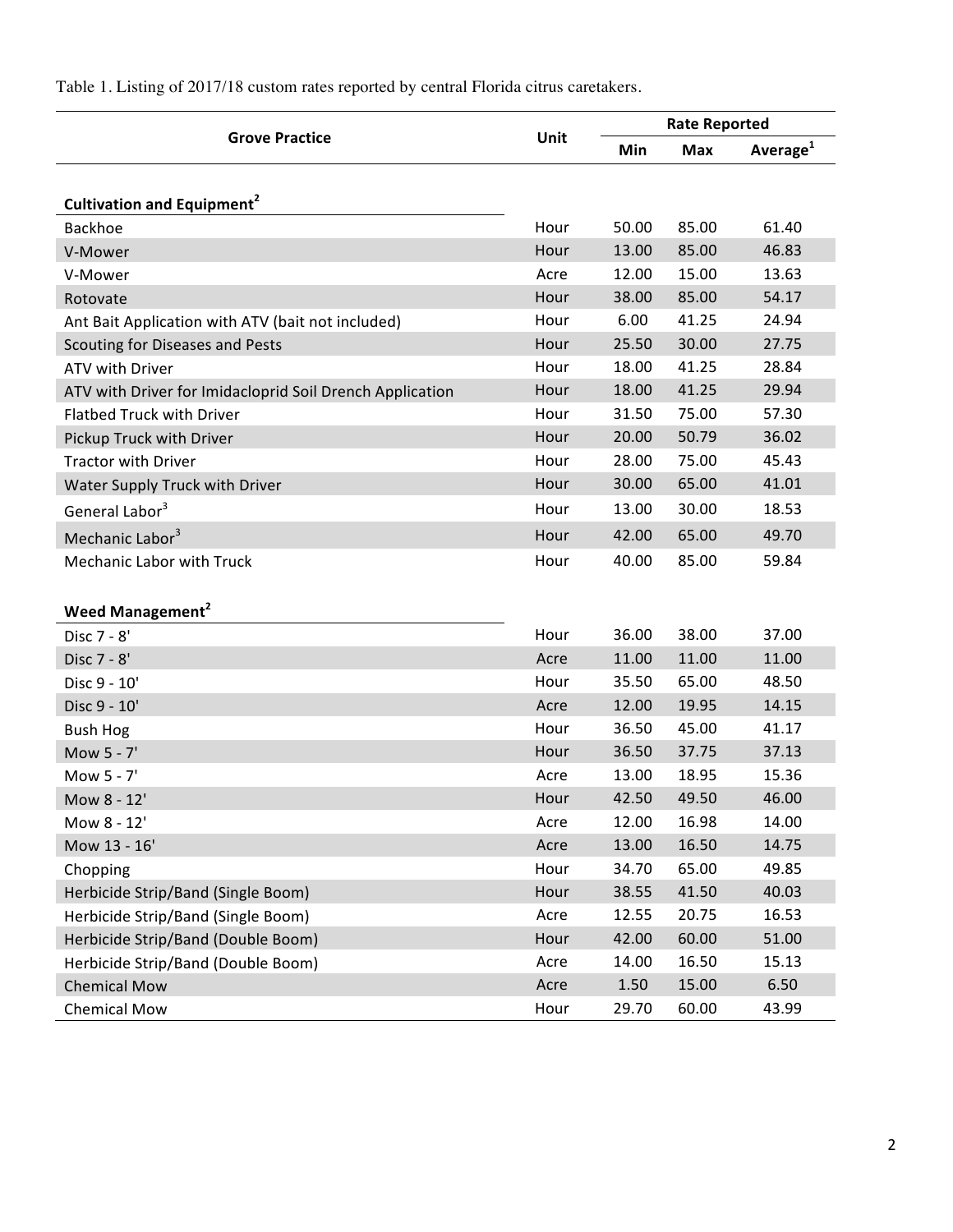|                                                                 | Unit | <b>Rate Reported</b>             |            |                      |  |
|-----------------------------------------------------------------|------|----------------------------------|------------|----------------------|--|
| <b>Grove Practice</b>                                           |      | Min                              | <b>Max</b> | Average <sup>1</sup> |  |
|                                                                 |      |                                  |            |                      |  |
| Spraying Air Blast Sprayer With Electronic Sensors <sup>4</sup> |      |                                  |            |                      |  |
|                                                                 |      | PTO Powered (1,000 gallons tank) |            |                      |  |
| 16 to 25 GPA                                                    | Acre | 15.00                            | 15.00      | 15.00                |  |
| 50 to 99 GPA                                                    | Acre | 20.00                            | 25.00      | 21.67                |  |
| 100 to 124 GPA                                                  | Acre | 22.50                            | 30.00      | 27.92                |  |
| 125 to 149 GPA                                                  | Acre | 25.00                            | 30.00      | 28.00                |  |
| 150 to 249 GPA                                                  | Acre | 30.00                            | 37.28      | 33.09                |  |
| 250 to 500 GPA                                                  | Acre | 32.00                            | 35.00      | 34.00                |  |
|                                                                 |      |                                  |            |                      |  |
| Aerial Application <sup>2</sup>                                 |      |                                  |            |                      |  |
| Fixed Wing 5 to 9 GPA                                           | Acre | 5.95                             | 7.50       | 6.98                 |  |
| Fixed Wing 10 to 15 GPA                                         | Acre | 6.95                             | 10.73      | 9.49                 |  |
|                                                                 |      |                                  |            |                      |  |
| Irrigation <sup>2</sup>                                         |      |                                  |            |                      |  |
| Start/Stop, System Supervision                                  | Hour | 30.00                            | 38.50      | 33.63                |  |
| Start/Stop, System Supervision                                  | Run  | 28.00                            | 60.00      | 41.75                |  |
| Maintenance of Drip System                                      | Hour | 14.90                            | 30.00      | 22.45                |  |
| Maintenance of Microsprinkler System                            | Hour | 14.90                            | 30.00      | 23.13                |  |
|                                                                 |      |                                  |            |                      |  |
| Drainage System and Canal Management <sup>2</sup>               |      |                                  |            |                      |  |
| <b>Water Furrow Disc</b>                                        | Hour | 35.50                            | 44.00      | 39.13                |  |
| Ditch Bank Mower                                                | Hour | 35.00                            | 85.00      | 50.25                |  |
|                                                                 |      |                                  |            |                      |  |
| Fertilizer Application and Soil Amendments <sup>2</sup>         |      |                                  |            |                      |  |
| Injection of Liquid Fertilizer into Irrigation System           | Hour | 30.00                            | 50.00      | 41.50                |  |
| Injection of Liquid Fertilizer into Irrigation System           | Acre | 2.00                             | 4.00       | 2.63                 |  |
| Fertilizer (every middle)                                       | Acre | 7.50                             | 14.95      | 11.01                |  |
| Fertilizer (every other middle)                                 | Acre | 6.00                             | 15.00      | 9.25                 |  |
| VRT Spreader (every middle)                                     | Acre | 7.50                             | 15.00      | 12.21                |  |
| VRT Spreader (every other middle)                               | Acre | 7.00                             | 15.00      | 10.10                |  |
| Hand Spread (Young Trees)                                       | Hour | 13.50                            | 30.00      | 19.93                |  |
| Fertilizer Spreader (Young Trees)                               | Hour | 40                               | 40.50      | 40.25                |  |
| Lime or Dolomite Application                                    | Acre | 10.00                            | 17.25      | 12.96                |  |

Table 1. Listing of 2017/18 custom rates reported by central Florida citrus caretakers (cont'd).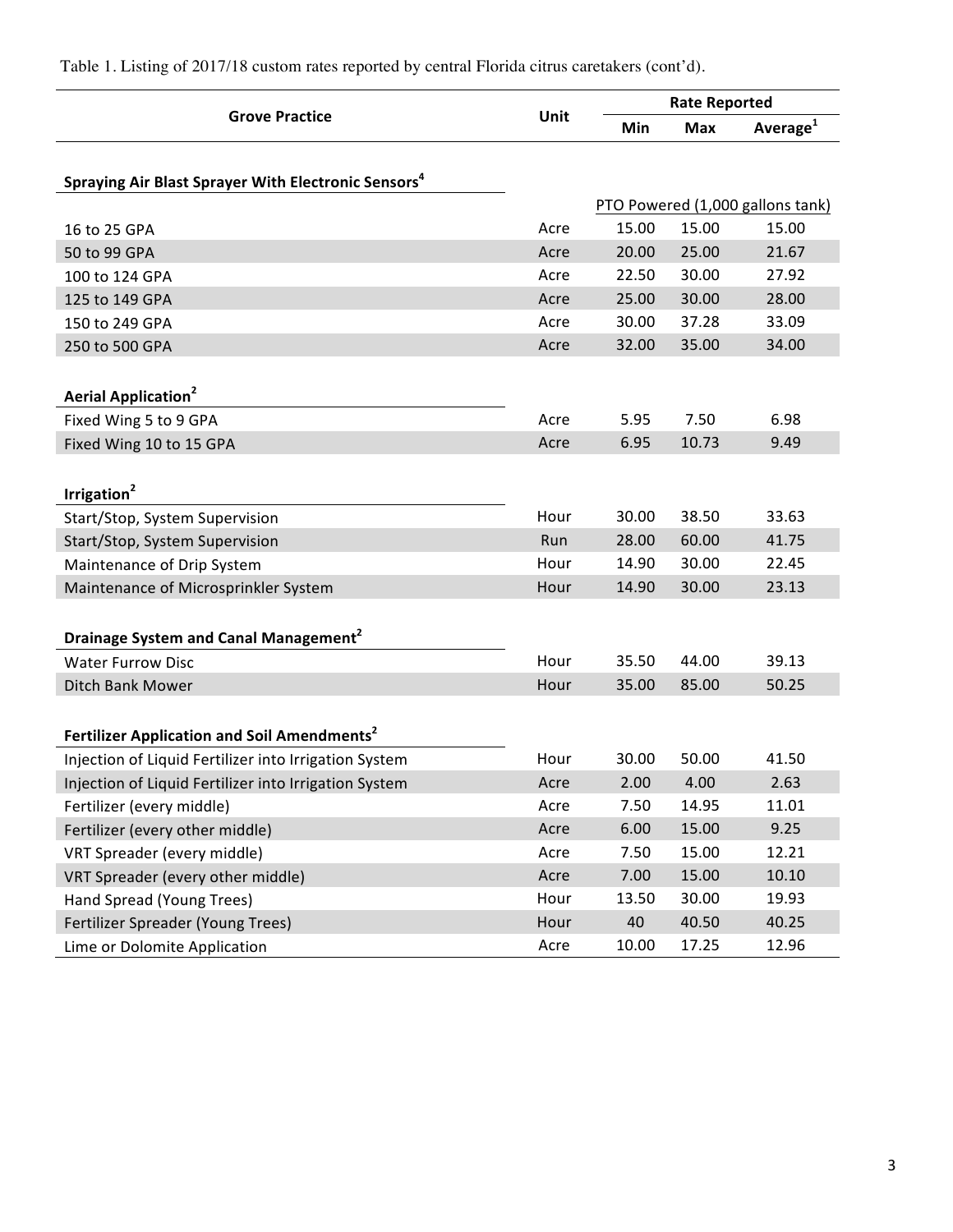|                                                        | Unit        | <b>Rate Reported</b> |            |                      |
|--------------------------------------------------------|-------------|----------------------|------------|----------------------|
| <b>Grove Practice</b>                                  |             | Min                  | <b>Max</b> | Average <sup>1</sup> |
|                                                        |             |                      |            |                      |
| Pruning <sup>2</sup>                                   |             |                      |            |                      |
| Hedging (double side)                                  | Hour        | 275.00               | 275.00     | 275.00               |
| Topping                                                | Hour        | 275.00               | 275.00     | 275.00               |
| Push brush out of the grove                            | Hour        | 60.00                | 75.00      | 70.00                |
| Crop Brush                                             | Hour        | 34.70                | 85.00      | 59.85                |
| Mow Brush                                              | Hour        | 36.50                | 75.00      | 56.70                |
| Front-end Loader                                       | Hour        | 60.00                | 90.00      | 73.06                |
|                                                        |             |                      |            |                      |
| Tree Removal and Disposal <sup>2</sup>                 |             |                      |            |                      |
| <b>Tree Pushing</b>                                    | Hour        | 60.00                | 90.00      | 72.33                |
| <b>Tree Clipping</b>                                   | Hour        | 63.00                | 90.00      | 71.14                |
| Hauling Clipped Tree out of the grove                  | Hour        | 60.00                | 75.00      | 67.57                |
| Herbicide spray tree stump                             | Hour        | 14.90                | 35.00      | 27.08                |
|                                                        |             |                      |            |                      |
| Tree Resetting and Care <sup>2</sup>                   |             |                      |            |                      |
| Tree Site Preparation <sup>5</sup>                     | Hour        | 38.00                | 38.00      | 38.00                |
| Tree Planting and First Watering <sup>6</sup>          |             |                      |            |                      |
| 1 to 5 trees per acre                                  | <b>Tree</b> | 3.00                 | 4.00       | 3.33                 |
| 6 to 10 trees per acre                                 | <b>Tree</b> | 2.00                 | 4.00       | 3.00                 |
| 11 to 25 trees per acre                                | <b>Tree</b> | 2.25                 | 5.00       | 3.42                 |
| 26+ trees per acre                                     | <b>Tree</b> | 2.25                 | 6.00       | 3.58                 |
| Solid set block                                        | <b>Tree</b> | 1.00                 | 2.00       | 1.58                 |
| <b>Tree Wrap Installation</b>                          | Hour        | 14.90                | 16.25      | 15.58                |
| <b>Sprouting and Pruning</b>                           | Hour        | 14.90                | 19.00      | 17.23                |
| <b>Spot Herbicide Application</b>                      | Hour        | 18.00                | 30.00      | 27.03                |
| Neonicotinoids Drench Application (Psyllid Management) | Hour        | 18.00                | 30.00      | 26.58                |
| <b>Slow Release Fertilization</b>                      | Hour        | 14.90                | 30.00      | 21.57                |
|                                                        |             |                      |            |                      |
| <b>Grove Management<sup>2</sup></b>                    |             |                      |            |                      |
| <b>Grove Care Supervision</b>                          | Acre/Month  | 1.25                 | 8.25       | 3.78                 |
| Chemicals and Fertilizers Handling/Supervision         | Percent     | 5.00                 | 30.00      | 15.63                |
| Marketing and Fruit Handling                           | Box         | 0.05                 | 0.25       | 0.15                 |
|                                                        |             |                      |            |                      |

Table 1. Listing of 2017/18 custom rates reported by central Florida citrus caretakers (cont'd).

 $^{1}$ Calculated by averaging the total number of data points reported.

 ${}^{2}$ Rates include labor and equipment.

<sup>3</sup>Rates only include labor.

<sup>4</sup>Rates are based on every middle application.

<sup>5</sup>Includes disk and/or rotovate tree site.

 $^6$ Does not include tree cost.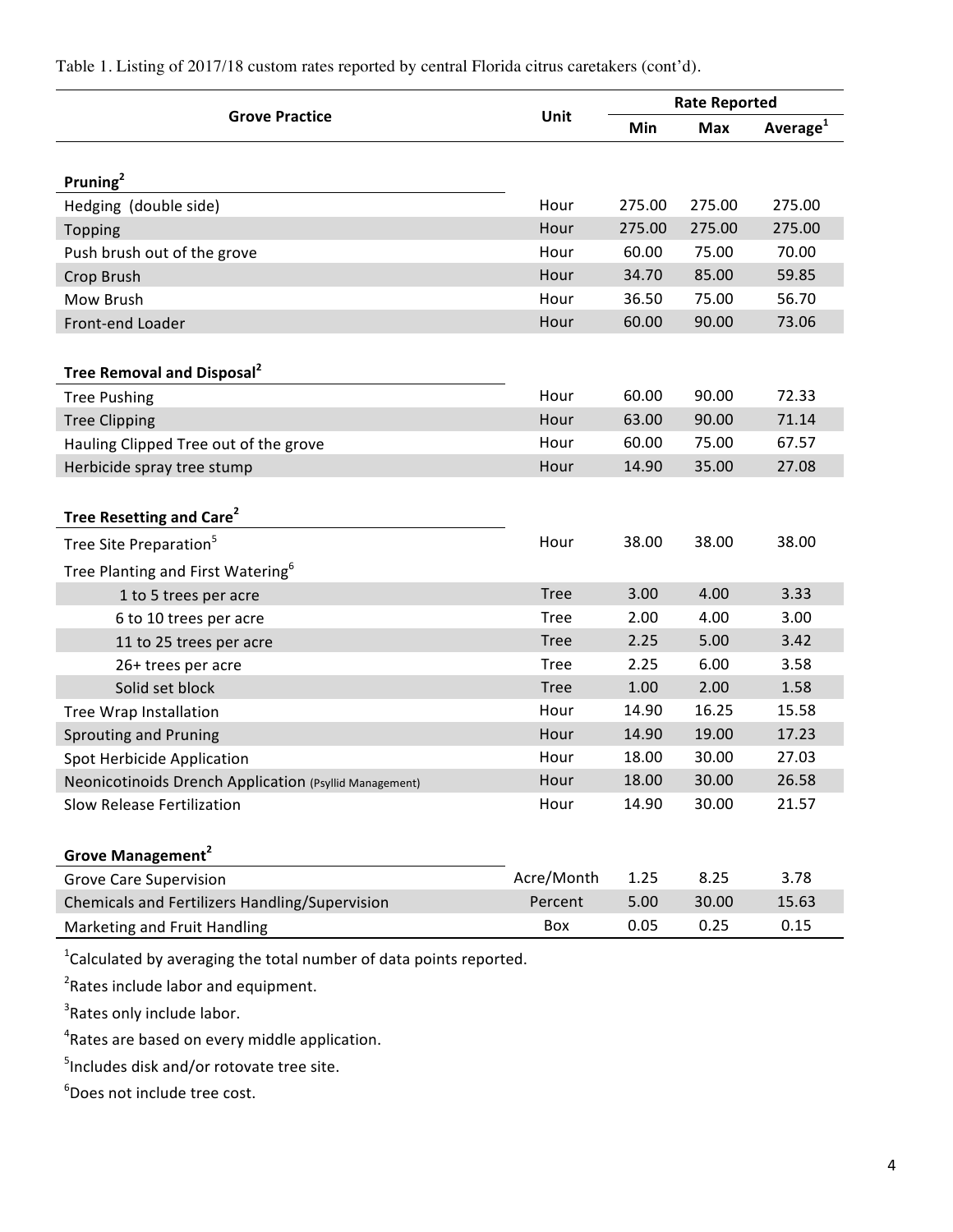|                                                          |      | <b>Rate Reported</b> |            |                      |  |
|----------------------------------------------------------|------|----------------------|------------|----------------------|--|
| <b>Grove Practice</b>                                    | Unit | <b>Min</b>           | <b>Max</b> | Average <sup>1</sup> |  |
|                                                          |      |                      |            |                      |  |
| Cultivation and Equipment <sup>2</sup>                   |      |                      |            |                      |  |
| <b>Backhoe</b>                                           | Hour | 50.00                | 85.00      | 59.29                |  |
| V-Mower                                                  | Hour | 46.50                | 85.00      | 68.83                |  |
| V-Mower                                                  | Acre | 12.00                | 15.00      | 13.36                |  |
| Rotovate                                                 | Hour | 45.00                | 85.00      | 65.00                |  |
| Ant Bait Application with ATV (bait not included)        | Hour | 23.00                | 26.00      | 24.67                |  |
| Scouting for Diseases and Pests                          | Hour | 23.00                | 75.00      | 49.00                |  |
| <b>ATV with Driver</b>                                   | Hour | 18.00                | 32.00      | 26.96                |  |
| ATV with Driver for Imidacloprid Soil Drench Application | Hour | 18.00                | 35.00      | 27.16                |  |
| <b>Flatbed Truck with Driver</b>                         | Hour | 55.00                | 65.00      | 60.00                |  |
| Pickup Truck with Driver                                 | Hour | 25.00                | 55.00      | 36.00                |  |
| <b>Tractor with Driver</b>                               | Hour | 37.00                | 75.00      | 53.86                |  |
| Water Supply Truck with Driver                           | Hour | 35.00                | 39.00      | 37.00                |  |
| General Labor <sup>3</sup>                               | Hour | 13.00                | 25.00      | 18.35                |  |
| Mechanic Labor <sup>3</sup>                              | Hour | 30.00                | 65.00      | 50.00                |  |
| <b>Mechanic Labor with Truck</b>                         | Hour | 50.00                | 85.00      | 71.43                |  |
|                                                          |      |                      |            |                      |  |
| <b>Weed Management<sup>2</sup></b>                       |      |                      |            |                      |  |
| Disc 7 - 8'                                              | Hour | 37.00                | 75.00      | 54.25                |  |
| Disc 9 - 10'                                             | Hour | 46.00                | 65.00      | 55.50                |  |
| Mow 8 - 12'                                              | Acre | 12.00                | 16.00      | 13.07                |  |
| Mow 13 - 16'                                             | Hour | 46.50                | 80.00      | 59.00                |  |
| Mow 13 - 16'                                             | Acre | 12.00                | 16.00      | 14.75                |  |
| Herbicide Strip/Band (Single Boom)                       | Acre | 15.00                | 18.50      | 16.50                |  |
| Herbicide Strip/Band (Double Boom)                       | Acre | 14.00                | 16.00      | 14.56                |  |
| <b>Chemical Mow</b>                                      | Acre | 1.50                 | 8.00       | 3.36                 |  |

Table 2. Listing of 2017/18 custom rates reported by Indian River & southwest Florida citrus caretakers.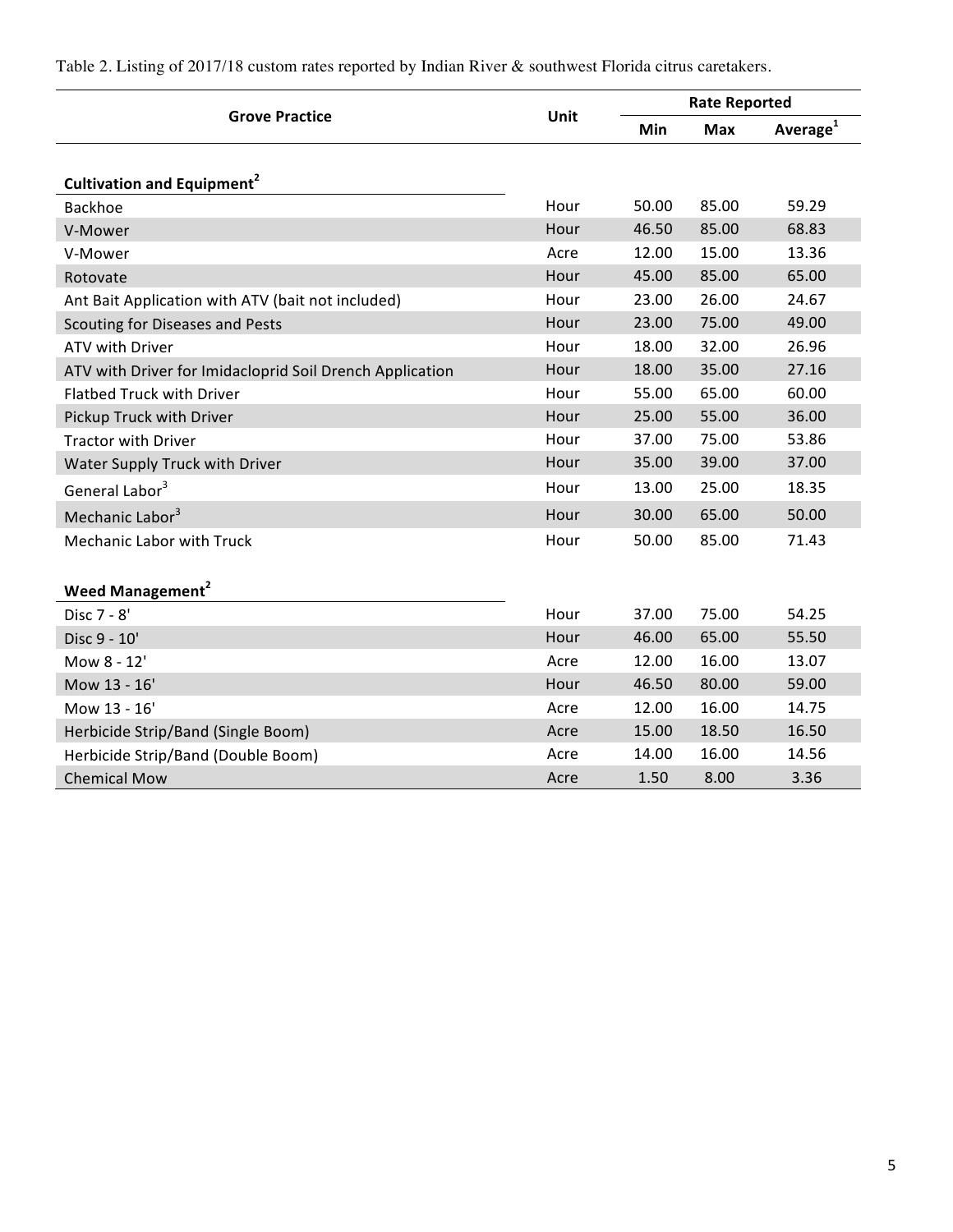|                                                                 |      | <b>Rate Reported</b> |            |                                  |
|-----------------------------------------------------------------|------|----------------------|------------|----------------------------------|
| <b>Grove Practice</b>                                           | Unit | Min                  | <b>Max</b> | Average <sup>1</sup>             |
| Spraying Air Blast Sprayer With Electronic Sensors <sup>4</sup> |      |                      |            |                                  |
|                                                                 |      |                      |            | PTO Powered (1,000 gallons tank) |
| 50 to 99 GPA                                                    | Acre | 20.00                | 20.00      | 20.00                            |
| 100 to 124 GPA                                                  | Acre | 22.50                | 32.00      | 26.63                            |
| 125 to 149 GPA                                                  | Acre | 25.00                | 34.00      | 29.88                            |
| 125 to 249 GPA                                                  | Acre | 30.00                | 36.00      | 32.83                            |
| 250 to 500 GPA                                                  | Acre | 35.00                | 39.25      | 37.05                            |
| Greater than 500 GPA                                            | Acre | 40.00                | 45.50      | 43.13                            |
| <b>Aerial Application<sup>2</sup></b>                           |      |                      |            |                                  |
| Fixed Wing 5 to 9 GPA                                           | Acre | 6.50                 | 7.50       | 7.17                             |
| Fixed Wing 10 to 15 GPA                                         | Acre | 9.75                 | 10.00      | 9.92                             |
| Irrigation <sup>2</sup>                                         |      |                      |            |                                  |
| Start/Stop, System Supervision                                  | Hour | 50.00                | 50.00      | 50.00                            |
| Start/Stop, System Supervision                                  | Run  | 28.00                | 38.00      | 33.67                            |
| Maintenance of Microsprinkler System                            | Hour | 30.75                | 30.75      | 30.75                            |
| Drainage System and Canal Management <sup>2</sup>               |      |                      |            |                                  |
| <b>Water Furrow Disc</b>                                        | Hour | 37.00                | 48.75      | 42.69                            |
| <b>Water Furrow Cleaner</b>                                     | Hour | 18.00                | 45.00      | 31.50                            |
| Rotary Ditcher or Auger                                         | Hour | 35.00                | 35.00      | 35.00                            |
| Ditch Bank Mower                                                | Hour | 35.00                | 125.00     | 70.50                            |
| Fertilizer Application and Soil Amendments <sup>2</sup>         |      |                      |            |                                  |
| Injection of Liquid Fertilizer into Irrigation System           | Hour | 38.00                | 50.00      | 44.00                            |
| Fertilizer (every middle)                                       | acre | 11.00                | 12.00      | 11.80                            |
| Fertilizer (every other middle)                                 | Acre | 6.00                 | 11.50      | 8.50                             |
| VRT Spreader (every middle)                                     | Acre | 10.00                | 15.00      | 12.00                            |
| VRT Spreader (every other middle)                               | Acre | 7.00                 | 12.00      | 9.60                             |
| Hand Spread (Young Trees)                                       | Hour | 15.00                | 30.75      | 19.38                            |
| Lime or Dolomite Application                                    | Acre | 10.00                | 14.00      | 11.75                            |

Table 2. Listing of 2017/18 custom rates reported by Indian River & southwest Florida citrus caretakers (cont'd).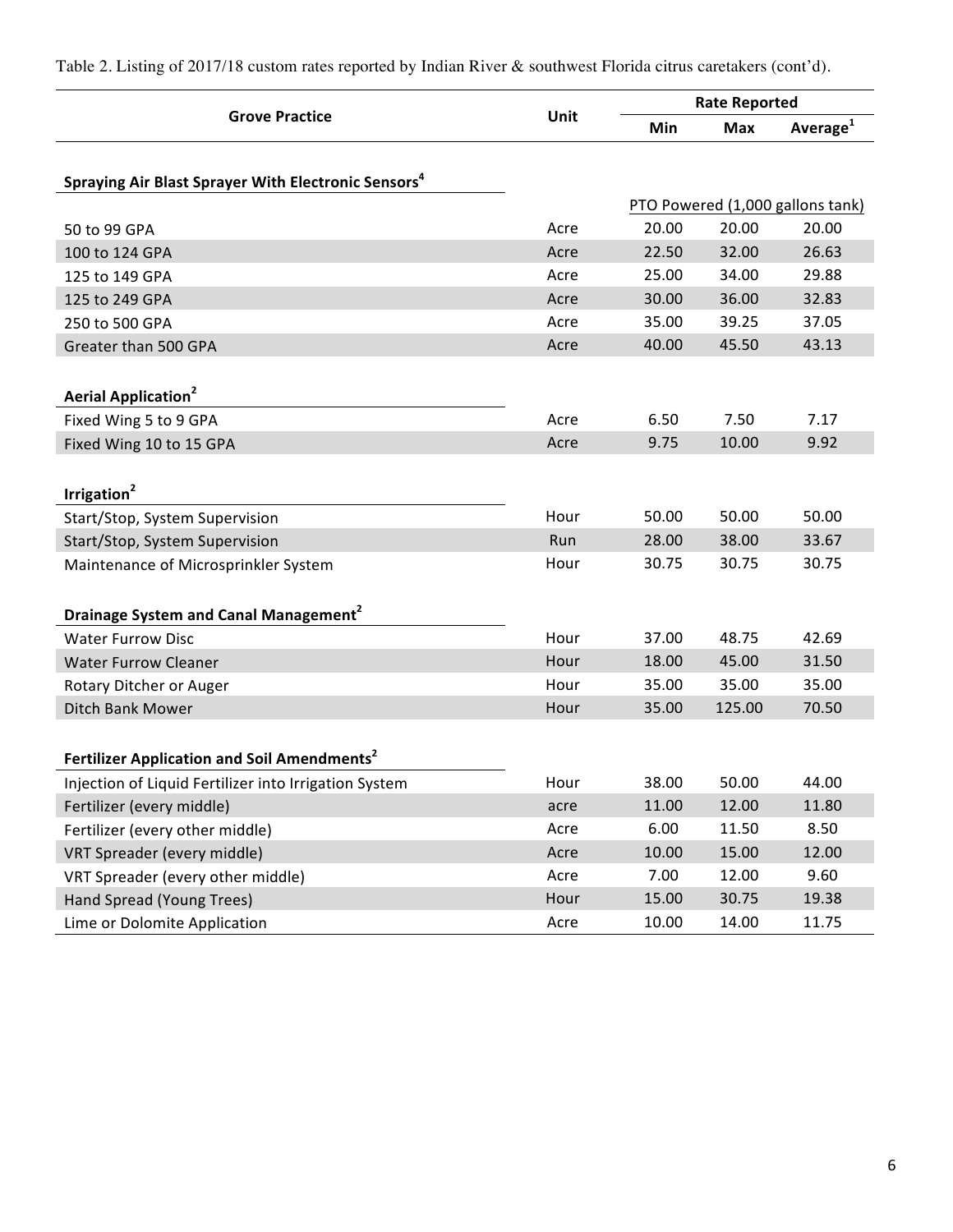**Grove Practice Cancel Exercise Exercise Server Unit Rate Reported Rate Reported Min Max Average<sup>1</sup> Pruning<sup>2</sup>** Tree Skirting (single side) and the state of the Skirting (single side) and the Same Same School 32.00 32.00 Hedging (double side) and the control of the control of the control of the control of the control of the control of the control of the control of the control of the control of the control of the control of the control of t Topping Acre 30.00 42.00 36.00 Push brush out of the grove extended the state of the grove Hour 65.00 90.00 75.00 Mow Brush Hour 46.50 75.00 62.17 Front-end Loader **Front-end Loader Hour** 65.00 90.00 75.00 **Tree Removal and Disposal<sup>2</sup>** Tree Pushing **Tree Pushing 12.00 CONSERVING TREE PUSHING CONSERVANCE CONSERVANCE CONSERVANCE CONSERVANCE CONSERVANCE CONSERVANCE CONSERVANCE CONSERVANCE CONSERVANCE CONSERVANCE CONSERVANCE CONSERVANCE CONSERVANCE CONSE** Tree Clipping **Tree** Clipping **Hour** 65.00 90.00 75.00 Grinding Tree in place and the state of the Hour 125.00 250.00 175.00 Grinding Clipped Tree **Hour** 100.00 250.00 166.67 Hauling Clipped Tree out of the grove The Manuscription Courrel Mour 65.00 90.00 75.00 Herbicide spray tree stump and the stump of the studies of the Hour 30.00 35.00 32.50 **Tree Resetting and Care<sup>2</sup>** Tree Planting and First Watering<sup>5</sup> 1 to 5 trees per acre and the control of the control of the control of the control of the control of the control of the control of the control of the control of the control of the control of the control of the control of t 6 to 10 trees per acre and the contract to the contract of the Contract of the Contract of the Contract of the Contract of the Contract of the Contract of the Contract of the Contract of the Contract of the Contract of the 11 to 25 trees per acre and the contract of the contract of the contract of the contract of the contract of the contract of the contract of the contract of the contract of the contract of the contract of the contract of th 26+ trees per acre and the contract of the contract of the contract of the contract of the contract of the contract of the contract of the contract of the contract of the contract of the contract of the contract of the con Solid set block and the contract of the contract of the Tree and 1.60 and 2.00 1.78 Tree Wrap Cost (solid set block) Tree 0.35 0.60 0.48 Sprouting and Pruning **Exercise 26.50** and 26.50 and 26.50 and 26.50 and 26.50 and 26.50 and 26.50 and 26.50 and 26.50 and 26.50 and 26.50 and 26.50 and 26.50 and 26.50 and 26.50 and 26.50 and 26.50 and 26.50 and 26.50 and Spot Herbicide Application and the state of the Hour 18.00 43.00 26.96 Neonicotinoids Drench Application (Psyllid Management) Mour 18.00 43.00 28.63 Slow Release Fertilization and the state of the Hour 18.00 43.00 25.80 **Grove Management<sup>2</sup>** Grove Care Supervision and the Care of Acre/Month 1.50 8.25 4.38 Chemicals and Fertilizers Handling/Supervision Percent 5.00 17.50 12.31 Marketing and Fruit Handling and Executive Controller and Box 0.05 0.21 0.14

Table 2. Listing of 2017/18 custom rates reported by Indian River & southwest Florida citrus caretakers (cont'd).

 $^{1}$ Calculated by averaging the total number of data points reported.

 $2$ Rates include labor and equipment.

<sup>3</sup>Rates only include labor.

 $4$ Rates are based on every middle application.

<sup>5</sup>Does not include tree cost.